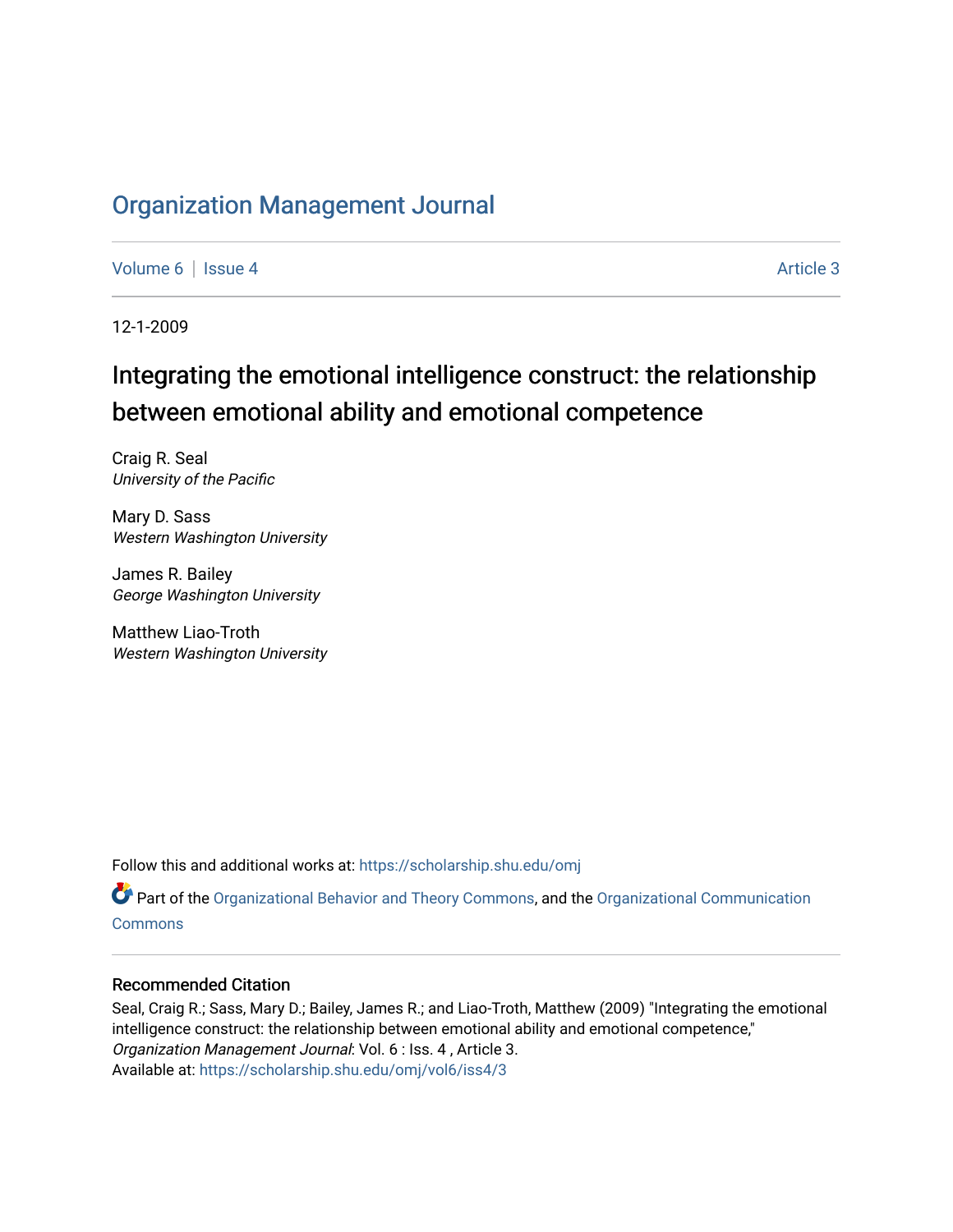Current Empirical Research

# Integrating the emotional intelligence construct: the relationship between emotional ability and emotional competence

Craig R Seal<sup>1</sup>, Mary D Sass<sup>2</sup>, James R Bailey<sup>3</sup>, Matthew Liao-Troth<sup>2</sup>

<sup>1</sup> Center for Social and Emotional Competence, University of the Pacific, Stockton, CA, USA; <sup>2</sup>Department of Management, Western Washington University, Bellingham, WA, USA; <sup>3</sup> School of Business, George Washington University, Washington, DC, USA

Correspondence:

Craig R Seal, Center for Social and Emotional Competence, University of the Pacific, 3601 Pacific Avenue, Stockton, CA 95211, USA. Tel: +209-946-7758; Fax: +209-946-2689; E-mail: cseal@pacific.edu



Organization Management Journal

# Abstract

This paper posits that the concept of emotional intelligence (EI) has not advanced as quickly and adroitly as it could have because of a lack of validity studies that combine the two most prevalent models, emotionality ability (EA) and emotional competency (EC). Although prior EI validations studies exist, none have examined the relationship between the primary EA and EC measurement tools – the Mayer-Salovey-Caruso Emotional Intelligence Test and the Emotional Competency Inventory – University Edition, respectively – at the sub-trait levels with a population of undergraduate and MBA students. Findings indicate that there is no direct relationship between the total item scores and limited relationships among sub-trait scores. The paper concludes by issuing a call for research that conceives of EI as both an ability and a constellation of behaviors, and measures EI with a combination of knowledge, reasoning, self-report, and other-report, to provide a more holistic and encompassing examination that would foundationally contribute to unlocking the construct's potential.

Organization Management Journal (2009) 6, 204–214. doi:10.1057/omj.2009.28

Keywords: emotional intelligence; emotional competency; emotional ability

# Introduction

Since its debut in 1990, emotional intelligence (EI) has garnered enormous interest. A Google search of the term ''emotional intelligence'' displayed nearly 13,000,000 results. A PsycINFO search for the same term identified over 600 peer-reviewed articles, and a Lexus-Nexus search found 1000 popular press articles just within the past 5 years.

That EI is popular among both academics and practitioners is indisputable. However, this very popularity has occasioned a plethora of terms, definitions, models, and measures that create considerable confusion about the scientific and applied merit of the construct. In particular, two primary and somewhat competing EI schools of thought have emerged. The first focuses on emotional ability (EA). These performance-based models examine the potential level of specific emotional reasoning qualities as measured by highly normed quantitative methods. The second focuses on emotional competency (EC). These ''mixed'' or self-report models combine aspects of intelligence and emotion distinct from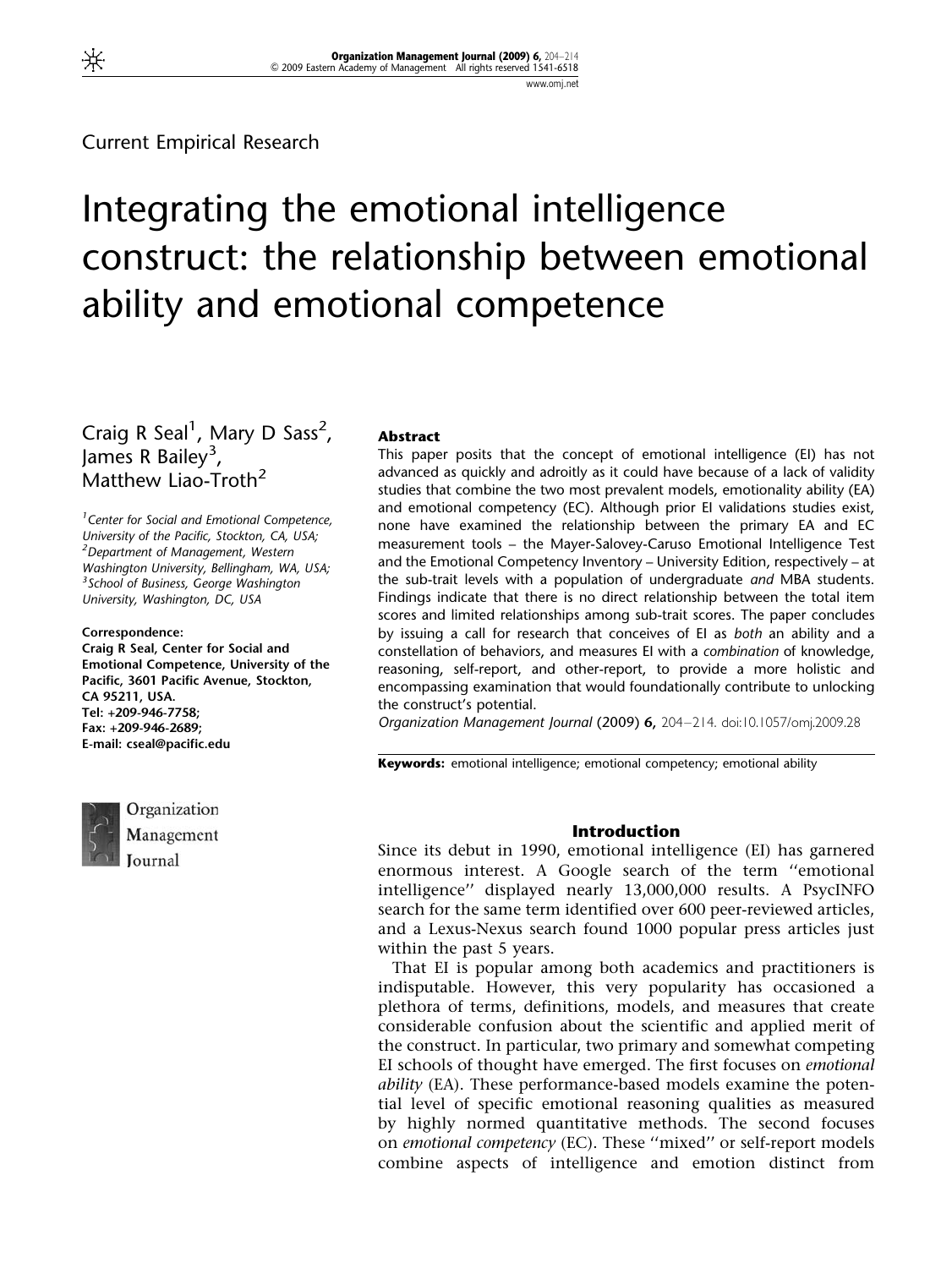cognitive abilities as measured by self and other assessment methods to determine the actual or perceived frequency of specific behaviors.

The difference between the two approaches (EA and EC) is akin to the difference between measuring potential abilities and measuring actual behaviors. Both approaches are distinct and both contribute toward successful performance. For example, take the case of a student's grade on an exam. A portion of the grade is impacted by the student's intellectual ability and a portion of the grade is impacted by the student's study habits. Both contribute toward performance, both may be construed under a construct of academic achievement, and a better understanding of the relationships among intellect, study habits and academic performance is valuable. Similarly, we are advocating that within the broader conceptual definition of EI, that there are two related but distinct facets (EA and EC), each of which contributes toward successful social and emotional outcome and that a clearer understanding of the interaction's between EA and EC is necessary.

As asserted by Offermann et al. (2004), the former approach, EA, may be necessary, but not sufficient, to explain human behavior in complex environments. This assertion is based on Offermann et al.'s demonstration that EC accounts for statistical variance above and beyond that explained by traditional measure of intelligence. As it is based on models of general intelligence, EA doesn't explicitly account for individual behaviors, traits or attitudes, all of which contribute to performance. In this way, research on EA and EC reflects a broad and long-standing distinction between the measurement and practical implications of raw and potential ability vs self-efficacy and public demonstration of skills (Boyatzis, 1982). In other words, there is a difference between ability and skills, although both inevitably contribute toward performance outcomes (as in our earlier example, the final grade on the exam).

The chief proposition of this paper is that the current state of affairs in EI research – distinct models with concomitantly distinct measurement approaches – has left the validity of the construct in question and thus has prevented the scholarly and practical promise of this potent idea from advancing as quickly and deftly as it otherwise might have. Prior studies have, of course, examined EI's validity, but the literature calls for integrative studies that contrast multiple models and measures. The current paper responds to this call by theoretically comparing the two dominant EI models, EA and EC, and empirically examining the total item and sub-trait scores using the primary measurement tools.

#### Literature review of EI

Philosophers and scientists have long wrestled with the combined impact of emotion and intelligence on human behavior. Scholars generally credit Thorndike (1920) with originating the construct of social intelligence, Gardner (1983) with re-legitimizing the social intelligence debate, Salovey and Mayer (1990) with originating the modern EI construct, and Goleman (1995) with popularizing EI. EI may be defined as the ability or skill to recognize and manage one's emotions and the emotions of others. Individuals, groups and organizations high in EI might prove more capable of utilizing emotion to better adapt and capitalize on environmental demands (Seal et al., 2006).

However, research on EI has become fragmented, with scholars advocating different definitions, models, assumptions, measures and outcomes. The competing definitions create a fundamental concern with the EI construct: how to explain the wide content domain indicated by the various models and measures. The lack of an agreed upon content domain from which to build the EI construct undermines researchers' ability to validate the theoretical and empirical arguments and respond to critiques. Compounding the problem of multiple conceptual and operational definitions, there are also few reliability and validity studies, outside of technical manuals supplied by publishers. As discussed by Conte (2005), there is a glaring need for additional peer-reviewed empirical studies that examine both ability and self-report measures in order to untangle the content validity of the various EI iterations. If EI is one core construct, then future researchers need to reconcile the various conceptualizations. Conversely, if EI is distinct concepts, then further studies should refine their relationship to each other and their respective content domains.

Although there are hundreds of papers on EI with dozens of competing models and measures, this paper focuses on the EA model of EI advocated by Salovey and Mayer (1990) that uses the Mayer-Salovey-Caruso Emotional Intelligence Test (MSCEIT), and the EC model of EI promoted by Goleman (1995, 1998) that uses the Emotional Competency Inventory (ECI). Seal et al. (2006) have argued that the EI literature is best understood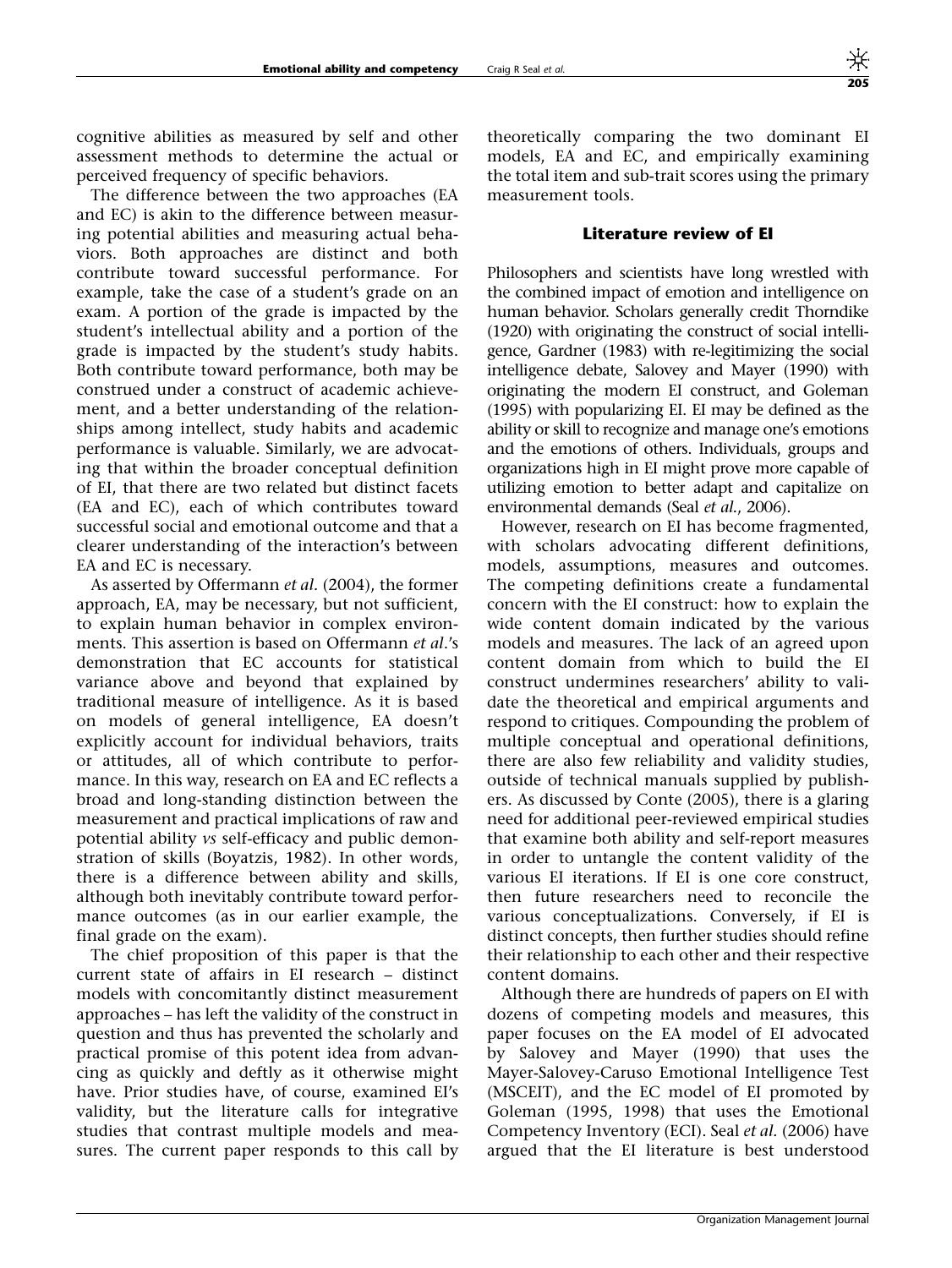through the EA and EC models, and the MSCEIT and ECI are the most prevalent measures in use today (Conte, 2005). The MSCEIT is included in the few validity studies that exist, but the ECI, and its university version ECI-U, is conspicuously absent from peer-reviewed empirical studies. This is surprising, given the ECI's prevalence in business environments, but not unexpected because of the limited reliability and validity evidence for the instrument. This is precisely why the current study includes the most accepted academic model and measure as well as the most widely employed practitioner model and measure.

#### Emotional ability

Although Bar-On (1985) was the first to use the ''EQ'' designation, and the first to develop a measure, it is Salovey and Mayer (1990) who are cited as the originators of the modern EI construct, and who in their seminal article defined it as ''the subset of social intelligence that involves the ability to monitor one's own and others' feelings and emotions, to discriminate among them and to use this information to guide one's thinking and actions'' (189). The authors argued that social intelligence provides the overall theoretical justification for the narrower scope of EI, specifically an individual's ability to correctly identify emotions in themselves and others, to distinguish among various emotions, and use this knowledge to appropriately respond to environmental challenges.

The MSCEIT is the standard ability measure for EI. The MSCEIT uses ''right or wrong'' answer formats (based on consensual and expert scoring) that are normed based on demographic information to differentiate levels of EA. It uses a hierarchical model of related traits that reflect overall EI potential capacity by measuring four branch scores (perceiving emotions, facilitating thought, understanding emotions, and emotional management), two area scores (experiential EI and strategic EI) and one final total score (EI). Based on the model, scholars can examine the branch scores, areas scores, or total score in their assessment of EA.

To date, the MSCEIT is the most current, reliable and valid ability measure for EI (Brackett and Mayer, 2003; Conte, 2005; Brackett et al., 2006). In fact, it is the only EI ability measure in use, developed from the earlier, Multi-factor Emotional Intelligence Scale (Mayer, 1999), which appears in earlier studies.

#### Emotional competency

Whereas Salovey and Mayer (1990) coined the phrase ''emotional intelligence,'' it is Daniel Goleman's best-selling 1995 book, Emotional Intelligence: Why It Can Matter More than IQ that popularized the concept. Boyatzis et al. (2000) define EI as ''the competencies that constitute self-awareness, self-management, social awareness, and social skills at appropriate times and ways in sufficient frequency to be effective in the situation'' (344). A competency is an ''underlying characteristic of the person that leads to or causes effective or superior performance'' (Boyatzis, 1982: 21). Within this definition, EI includes the competencies to recognize and manage one's emotions and the emotions of others in order to better adapt and capitalize on environmental demands. In general, competency models of EI have two characteristics: they use self and/or other reporting methods and focus on the frequency of behaviors used.

The ECI is a popular practitioner measure of EI. It is a self-report or mixed measure that uses either individual and/or observer ratings to assess the frequency of observed behaviors that determine levels of EC. The ECI uses an additive model of distinct traits that reflect EI skills related to superior performance. It measures how frequently individual competencies are demonstrated within four broad emotional clusters: (1) self-awareness; (2) self-management; (3) social awareness; and (4) relationship management. Based on the model, scholars can examine the individual competencies, the clusters of competencies, the combination of clusters, or the overall scores in their assessment of EC.

Although this study uses the ECI-U, there are other mixed model and/or self-report measures of EI that focus on emotional behaviors. Most prevalent is the Emotional Quotient Inventory (EQ-i). This instrument focuses on an ''array of noncognitive capabilities, competences, and skills that influence one's ability to succeed in coping with environmental demands and pressures'' (Bar-On, 1997: 14). Two other self-report measures of EI, both based on an adaptation of the original Salovey and Mayer (1990) EI construct and developed by Schutte et al. (1998), are the Self-Report Emotional Intelligence scale (SREIT) and the Schutte Self-Report Inventory (SSRI). Although adapted from the EA model, these instruments focus on self-report of behaviors, thus categorizing them within the emotional competence set of EI measures.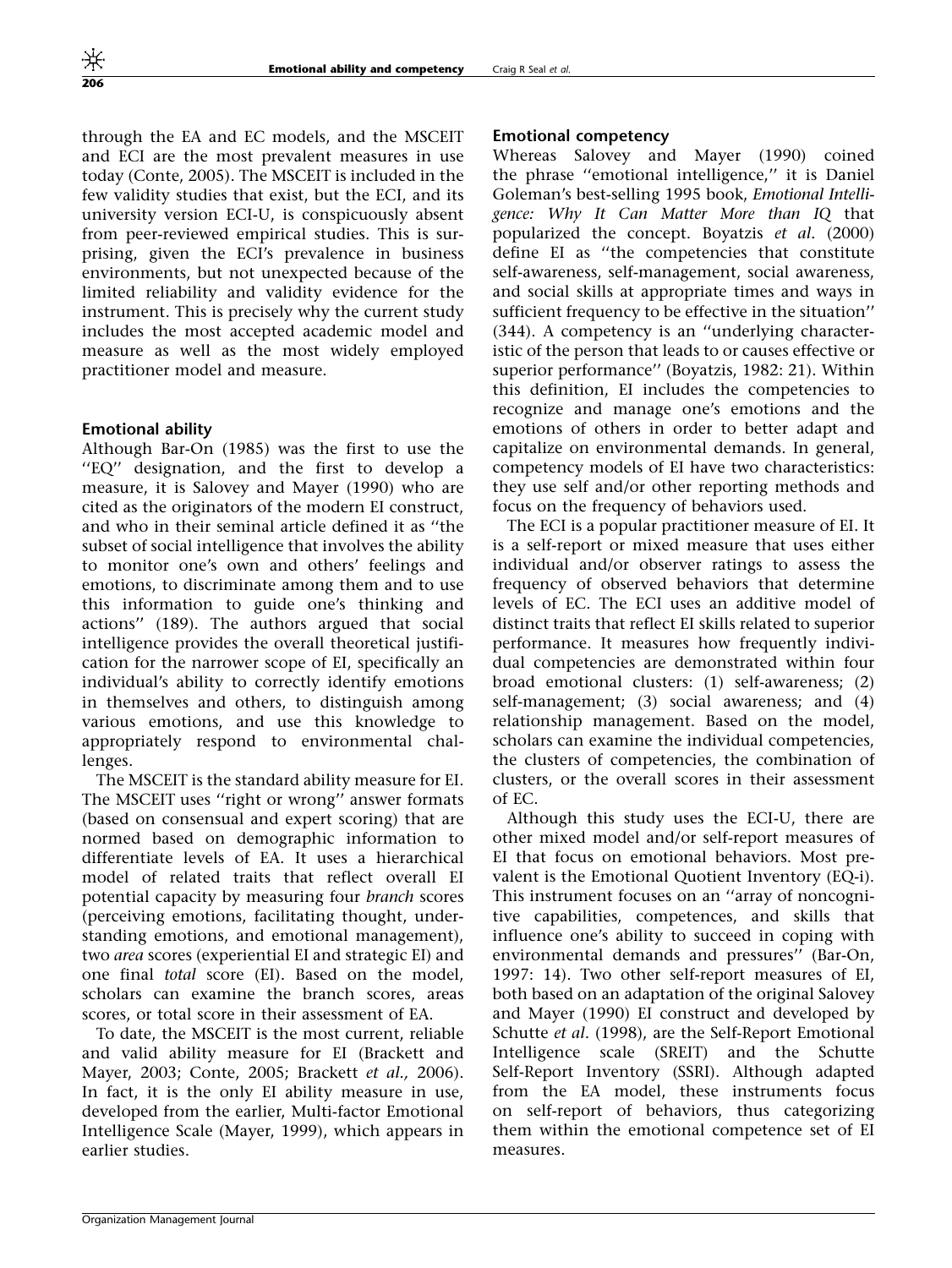#### Validity evidence of EI

As previously indicated, there are few peer-reviewed empirical validity studies of EI, and fewer still that compare multiple measures. Those studies that do compare instruments focus on contrasting the MSCEIT with various self-report measures (EQ-i, SREIT, and SSRI), but not the ECI, hence the rationale for the current study comparing and contrasting the MSCEIT to the ECI. A list of the contemporary validity studies include Brackett and Mayer, 2003, Zeidner et al., 2005, Brackett et al., 2006, and Goldenberg et al., 2006. Table 1 compares each study, and their respective contributions and limitations.

Brackett and Mayer (2003) investigated the convergent, discriminant, and incremental validity of an ability measure of EI (MSCEIT) and two selfreport measures of EI (EQ-i and SREIT). They found significant positive relationships among the total item scores for the three measures, as well as significant positive correlations between the MSCEIT sub-traits of perception, facilitation, and regulation with the EQ-i sub-traits of interpersonal EI. In addition, the MSCETI sub-trait of emotional regulation had significant positive relationships to four out of the five sub-traits of the EQ-i (interpersonal, adaptability, self-management, and general mood). In terms of outcomes, the EQ-i had a significant negative relationship to drug use, and alcohol use; the MSCEIT had a positive significant relationship to high school rank and college GPA; and both had significant negative correlations to social deviance.

The authors asserted that ''findings with the MSCEIT suggest that EI as a mental ability exists as a distinct clearly defined construct that has evidence of incremental validity'' (Brackett and Mayer, 2003: 1157). In addition, they conclude that the ability measure and model is preferred stating that, ''Keeping EI restricted to an ability model makes it possible to analyze the degree to which EI specifically contributes to a person's behavior'' (1157). However, given the convergent and predictive evidence (particularly, the overlap between measures and the predictive validity evidence of the EQ-i toward well-being), as well as the sample limitations  $(N = 207$ , mean age = 19, 97% Caucasian, and drawn from undergraduate psychology course), the strong conclusions drawn may be unwarranted.

Zeidner et al. (2005) suggested that differences in levels of assessed EI are measure-dependent. Their study focused on 208 middle school- and high school-aged children, classified as gifted or nongifted. Using the MSCEIT and SSRI, the authors found significant positive correlations between total item scores as well as significant positive relationships between the MSCEIT sub-traits of perception, assimilation, and managing emotions. In addition, Zeidner et al. (2005) found that gifted students did score higher on the MSCEIT (compared to non-gifted students), but that SSRI scores were lower. The authors suggest that, ''whether or not gifted vs non-gifted students differ significantly in EI depends entirely on the operationalization of EI" (385). As with Brackett and Mayer (2003), Zeidner et al. (2005) conclude that the ''MSCEIT might appear to be the instrument of choice'' (388), however, given the reported results (the correlations and that outcomes are dependent on measurement) as well as the study limitations (use of the SSRI and drawing a sample of gifted/non-gifted from schools in Israel), the findings leave the door open for further exploration of the link between EA and EC.

Goldenberg et al. (2006) examined the abilitybased MSCEIT and the competency-based selfreport SREIS, noting that ''to the extent that these measures tap into common constructs, their patterns of convergent validity ought to be similar'' (35). In this case, the participants were 223 adults from the community with a mean age of 38.4. Results indicated a weak relationship between the

Table 1 El validity studies

| Author/year               | Sample/size                                    | El ability measure | El competency measure |
|---------------------------|------------------------------------------------|--------------------|-----------------------|
| Brackett and Mayer (2003) | Undergraduate psychology students<br>$N = 207$ | <b>MSCEIT</b>      | EQ-i/SREIT            |
| Zeidner et al. (2005)     | Middle and high school students<br>$N = 208$   | <b>MSCEIT</b>      | <b>SSRI</b>           |
| Goldenberg et al. (2006)  | Adult community volunteers<br>$N = 223$        | <b>MSCEIT</b>      | <b>SREIS</b>          |
| Brackett et al. (2006)    | Undergraduate students<br>$N = 355$            | <b>MSCEIT</b>      | <b>SREIS</b>          |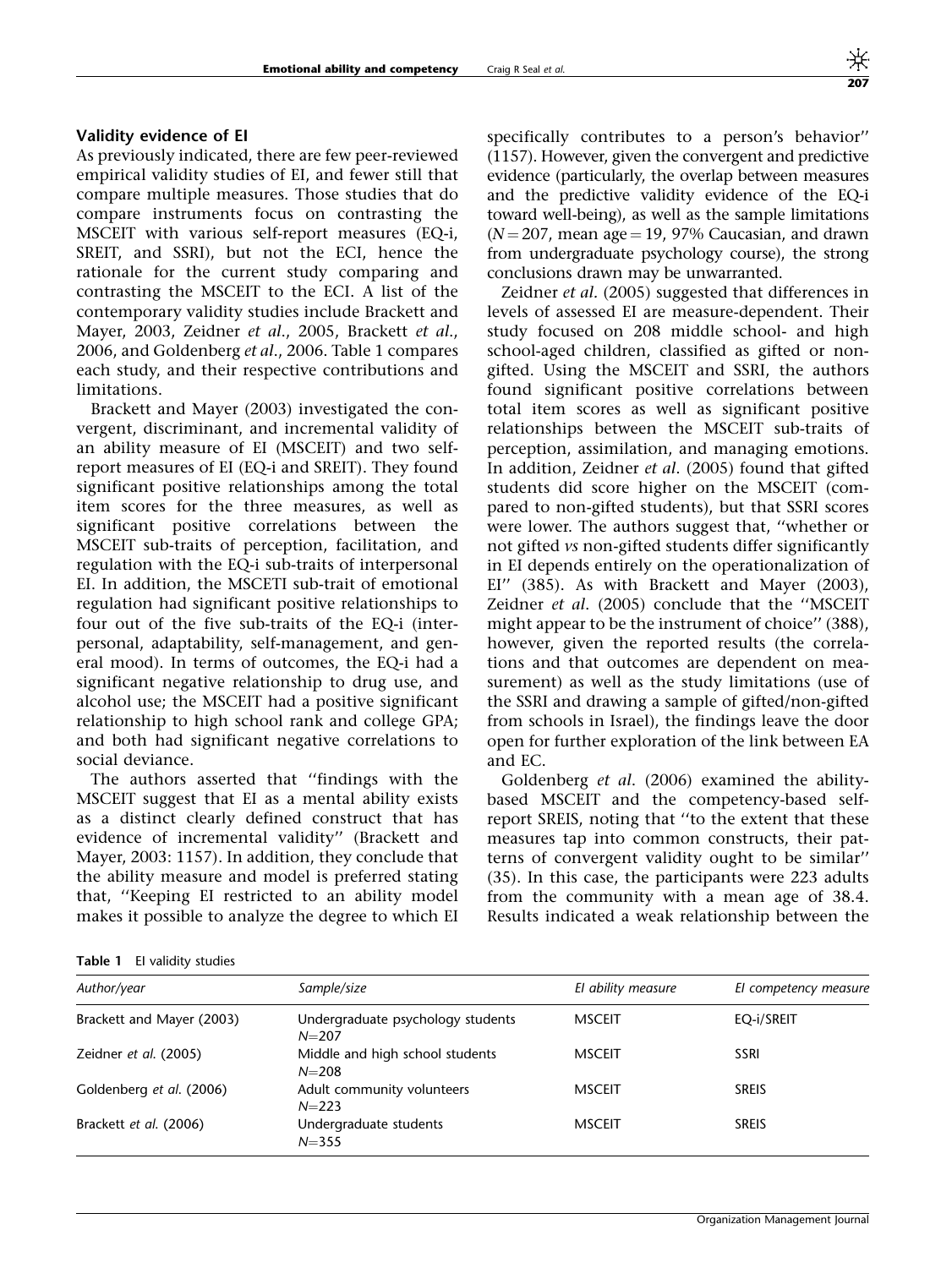instruments, even though both were developed from a similar theoretical framework. The authors found significant positive relationships between self-report and ability-measure sub-traits of managing emotions (MSCEIT) and utilization and experiencing emotions (SREIS) and significant negative correlations between the sub-trait of understanding emotions (MSCEIT) and utilization and mood regulation (SREIS). Goldenberg et al. (2006) note that, ''the measurement approach, rather than the theoretical basis for a measure, might ultimately determine the nature of the EI model being assessed'' (42). In addition, the authors examined the two instruments as they related to various coping styles and found a significant positive relationship between coping style and the SREIS, but no relationship between coping style and the MSCEIT. They conclude that, ''further validation work is necessary for both self-report and performance-based measures of EI" (Goldenberg et al., 2006: 43).

Finally, Brackett et al. (2006) examined the relationship among the MSCEIT, SREIS, personality and social competence. As demonstrated in prior studies, both methods of measurement displayed a significant positive relationship to each other with total item scores. However, despite the finding, the authors maintained that ''self-rated and performance measure of EI were not strongly related'' (Brackett et al., 2006: 784) because of low correlations  $(r=0.19, P<0.01)$ . In addition, although both measures had significant findings between personality factors, the relationship of various personality factors to the SREIS was more highly correlated than those for the MSCEIT. Finally, in terms of social competence, the MSCEIT was a significant predictor for men, but not women. The authors conclude, as they did earlier (Brackett and Mayer, 2003) that ''measuring EI with a performance test such as the MSCEIT, as opposed to self-report inventories, makes it possible to analyze the degree to which emotional abilities contribute to social functioning" (Brackett et al., 2006: 791). However, given the gender bias, limited sample size  $(N=44)$ , and age (mean= $19.3$ ), there is clearly a need for additional studies to substantiate the findings.

Clearly the combined evidence demonstrates that there is overlap among EI measures. However, the relationship between the various sub-traits as well as the specific relationships to the ECI measure have yet to be explored. Moreover, depending on the study, measures, and samples used, conflicting results emerge between the relationship between EA and EC and various outcome data. Therefore, we refer to two meta-analyses that help to illuminate the current validity debate.

Van Rooy and Viswesvaran (2004) and Van Rooy et al. (2005) conducted meta-analyses to determine the overall construct validity of various EI models, their relationships to each other, to general mental ability, and to personality factors. Both metaanalyses stated that EI, as a construct, is ''definitely worthy of future research'' (Van Rooy and Viswesvaran 2004: 86), but their analyses call ''into question the tenability of classifying the mixed and ability models of EI as one and the same construct'' (Van Rooy et al., 2005: 457). They conclude that neither of the models is inferior; rather, ''both models may have utility and the relative value of each could depend on the context in which it is used'' (457). Although the meta-analysis helped to support a possible connection, Van Rooy et al. (2005) was unable to review the relationships between sub-traits. They recommend that future research ''should now examine how the individual dimensions for each model are related'' (Van Rooy et al., 2005: 458). The current paper specifically addresses these prior limitations by analyzing both the total and sub-trait scores between measures to determine if a case can be made for an overall EI construct.

In summary, the literature leaves several key research questions unanswered. First, will the modest positive correlations between consensual/ expert scoring and self-report scoring of EI continue to be replicated in future studies that use different samples and/or different measures? Second, what is the relationship between the measures and their sub-traits? Third, is EI one holistic construct, a multi-dimensional construct, or simply a naming convention? The current manuscript is an attempt to directly address the first two questions (total item and sub-trait item scores) and hopefully to inform the third question, regarding the nature of the interactions between measures and models of EI.

## Relationship between EC and EA

Although measures of EC and EA are distinct, the question remains whether EI is in fact a unitary concept, a convenient nomenclature, or a multiaspect construct with distinct traits and methods. If EC and EA are measuring the same construct, then several of the traits (based on prior empirical and theoretical evidence) should show convergent validity, regardless of the method of measurement.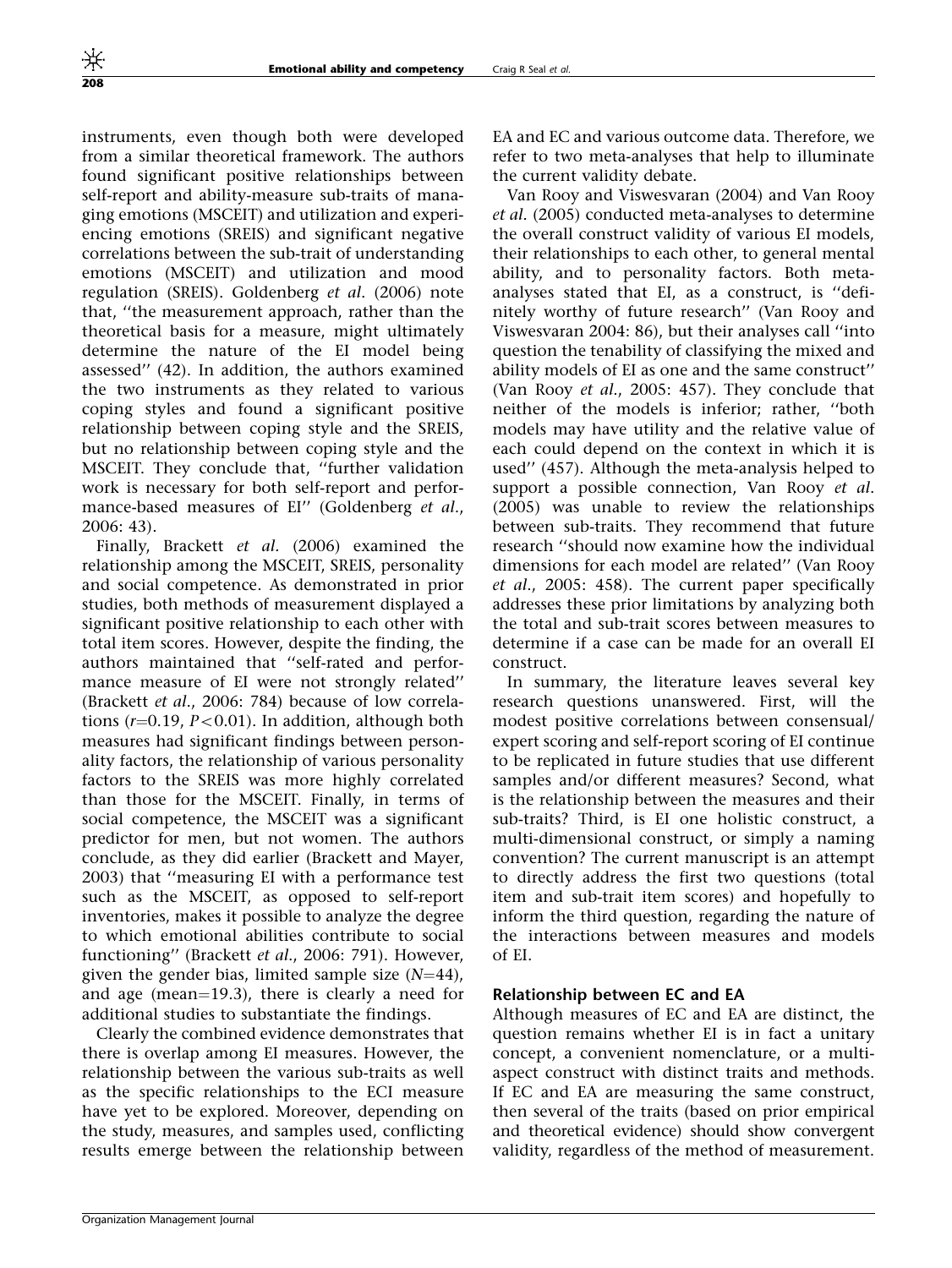The above literature review is consistent in advocating multi-measure validity studies to advance our accumulated knowledge of EI. In addition, there is no prior peer-reviewed empirical study that examines the overall and sub-trait scores between the MSCEIT and the ECI, despite that fact that the ECI is a popular practitioner measure, with a mixed sample.

It is clear that there is a significant positive relationship between overall scores of consensual/ expert scoring and self-report scoring. This is to be expected, as the overall definitions of EI (from each of the various models) borrows from the core theory of Thorndike (1920) and later Gardner (1983), in defining EI as the ability or skill to recognize and manage one's emotions and the emotions of others. The central question for the current study is whether EC demonstrates the consistent level of correlations to EA that was established in earlier studies. That is, will the total item scores on the ECI-U have a significant positive relationship to the total item scores on the MSCEIT? Therefore, our first hypothesis is:

Hypothesis (H1): A significant positive relationship is expected between the total item score of the MSCEIT and the total item score of the ECI-U.

In regard to sub-traits, although the ECI has not been tested, there are prior studies using other measures of EC (mixed, self-report models) that identify significant positive relationships between EA (measured by the MEIS or MSCEIT) and EC (measured by the EQ-i, SREIT, and SSRI). Based on these results, it is plausible that traits of EI cut across methods, constituting the core operational definition of EI. So far, the two sub-traits of the MSCEIT that appear to be most related to self-report measures are emotional management and facilitating thought, however, the relationships are inconsistent at best, depending on the population and the self-report measure used.

In examining the sub-traits based on previous studies, specifically Brackett and Mayer (2003) and Goldenberg et al. (2006), there is evidence that the ''emotional management'' sub-trait of the MSCEIT appears to be the largest contributor to the relationships between models. In addition, emotional management was often positively correlated to various self-report sub-traits, specifically interpersonal EQ and utilization of emotions. This makes intuitive sense because the definition of the emotional management sub-trait, ''the ability to manage emotions in yourself and in others'' (May) is a core aspect of Thorndike's (1920) and Gardner's (1983) early conception. Therefore, expanding on the prior empirical and theoretical evidence, we predict the relationship between EC and EA to manifest in a similar manner. This leads to our next hypothesis:

Hypothesis (H2): A significant positive relationship is expected between the sub-trait of emotion management from the MSCEIT and the sub-traits of (H2a) self-management and (H2b) relationship management from the ECI-U.

Finally, although the prior validity evidence was more limiting, the ''PE'' sub-trait of the MSCEIT also demonstrated significant positive correlations with sub-traits of other self-report measures (Brackett and Mayer, 2003). Mayer et al. (2000) defines perceiving and identifying emotions as ''the ability to recognize how you and those around you are feeling'' (70). This again resonates with an aspect of the general conceptual definition of EI presented by various authors: that EI should relate to the ability to understand and use emotions.

Therefore, in examining the sub-traits based on their respective conceptual definitions, the branch score of PE (from the MSCEIT) and the cluster scores of self-awareness and social awareness clusters (from the ECI-U), appear to be related. This is based both on preliminary empirical data as well as the theoretical intersection of their respective conceptual definitions. This leads to our last hypothesis:

Hypothesis (H3): A significant positive relationship is expected between the sub-trait of perceiving and identifying emotions from the MSCEIT and the sub-traits of (H3a) self-awareness and (H3b) social awareness from the ECI-U.

#### Method

## Participants

The participants were 78 undergraduate business administration students (56.9% of participants) and 58 first year MBA students (43.3% of participants) enrolled in their respective introductory organizational behavior courses at a large, private, mid-Atlantic university. We chose to aggregate both undergraduates and graduates to better compare our findings with those of Brackett and Mayer (2003), Zeidner et al. (2005), and Brackett et al.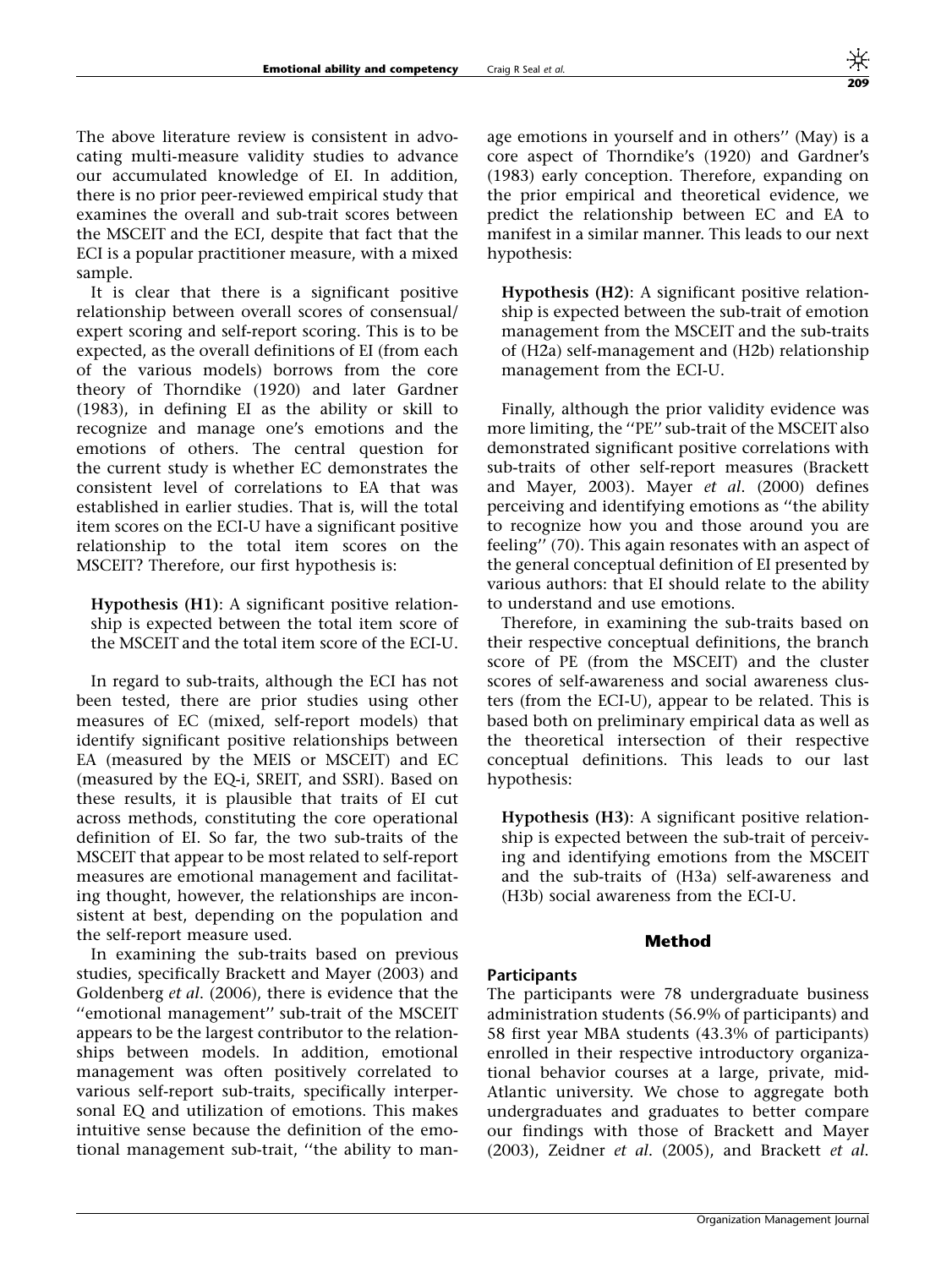(2006) who used exclusively undergraduate students, and Goldenberg et al. (2006) who used exclusively adult volunteers. The total sample size was 136. Each group completed the same EI measures as part of their course requirements. The participants were 58.8% male, and 70.8% white (with African Americans making up 5.4% of the samples, Asians 16.9%, and Hispanics 6.9%) and had a mean age of 22.3 years (SD of 4.97).

# EI measures

**MSCEIT.** EA was measured using the MSCEIT (Mayer et al., 2000). The MSCEIT is an ability test of EI designed for adult ages 17 years and older that uses normative data from a sample of 5000 individuals (http://www.emotionaliq.org/MSCEIT\_Tech.htm). We chose the MSCEIT as it is the standard in EA assessment in the literature.

The MSCEIT is a test designed to measure the four branches of Mayer et al.'s (2000) EI ability model. The MSCEIT uses ability-based scales that measure how well people perform tasks and solve emotional problems. Responses to MSCEIT are believed to represent actual abilities at solving emotional problems, thereby minimizing confounds to the instrument. The MSCEIT provides 15 main scores: Total EI score, two Area scores, four Branch scores, and eight Task scores. The MSCEIT may be completed online and for purposes of our study, the online assessment and reporting options were used.

Studies examining the internal consistency reliability for the MSCEIT have reported alpha coefficients ranging from 0.79 (facilitating thought) to 0.91 (PE), an overall internal reliability coefficient of 0.93 (for total EI scores), and a test-retest reliability of 0.86 (Brackett and Mayer, 2001; Mayer et al., 2003).

ECI-U. EC was measured using the Boyatzis and Goleman Emotional Competency Inventory – University Edition (Boyatzis and Goleman, 2001). The ECI-U is designed to assess the emotional competencies of individuals in university settings (Wolff, 2005). We chose the ECI-U measure because our sample was students, and we wanted to have the most appropriate measure for comparison with the studies of Brackett and Mayer (2003), Zeidner et al. (2005), Goldenberg et al. (2006), and Brackett et al. (2006).

The ECI-U is based on emotional competencies identified by Goleman in Working with Emotional Intelligence (1998) and the Boyatzis–Goleman Competency Model of Emotional Intelligence (2001). It also incorporates the competencies from Hay/McBer's Generic Competency Dictionary (1996) and Boyatzis's Self-Assessment Questionnaire. The measure consists of 63 items that are used to determine scores for each of the 21 emotional competencies. Competencies are measured by three questions ranked on a 5-point Likert type scale that reflects the frequency of behavior  $(5=constiently)$ shown to  $1$ =never shown) and are divided into four broad cluster scores: (1) self-awareness; (2) selfmanagement; (3) social awareness; and (4) relationship management. The ECI-U (2001) measure is a paper and pencil instrument that allows students to self-score their results.

As reported from the technical manual, reliability coefficients for the individual competencies of the ECI range from  $r=0.73$  to  $r=0.87$  (Boyatzis and Sala, 2004; Wolff, 2005). Our own analysis of the ECI-U, using all 63 items, had an overall reliability of 0.91 and reliability coefficients of 0.59 (self-awareness), 0.69 (self-management), 0.67 (social awareness), and 0.86 (relationship management).

## Control measures

Education level was used as a control to verify both that the samples of undergraduate and graduate students did not elicit different responses, but also to allow us to make comparisons with prior studies using undergraduates (Brackett and Mayer, 2003; Zeidner et al., 2005; Brackett et al., 2006), and Goldenberg et al. (2006) who used exclusively adult volunteers.

Age, gender, and race were used as additional demographic control variables. While we did not expect differences along demographic variables, we needed to verify that the results were generalizable across major demographic differences.

## Analysis

Regressions were run on the dependent variable for each hypothesis, using a forced step or ''block entry'' method in SPSS 17. For the first step, demographic variables of academic program (undergraduate vs graduate), age, gender, and race (white vs non-white) were entered. The independent variable of interest was entered second. This more conservative approach ensures we controlled for the effects of demographic variables on the relationships between the variables of interest.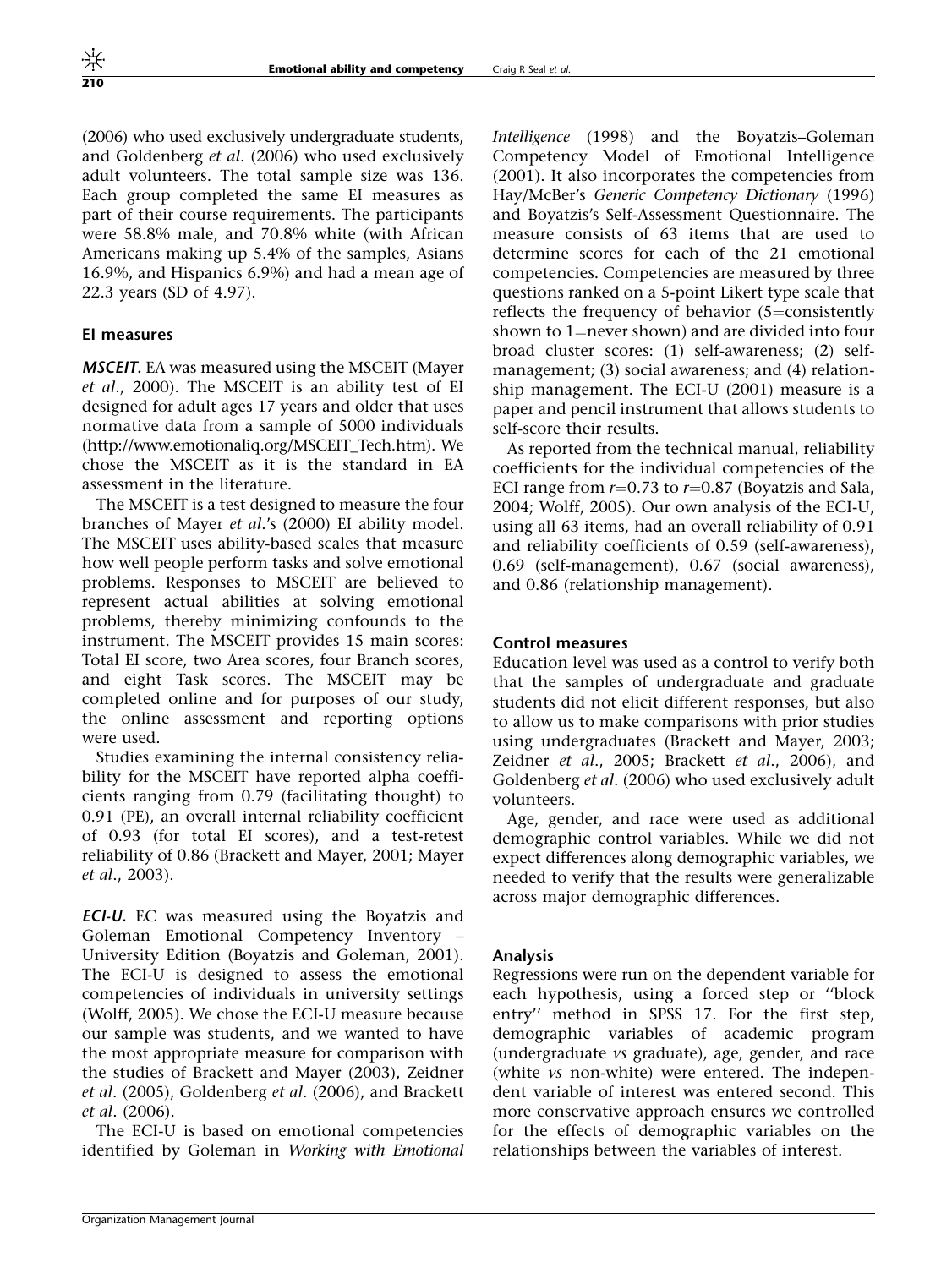#### **Results**

Means, standard deviations, and correlations for all items of interest can be found in Table 2.

No demographic variables had an effect on the relationships of interest. For the relationship between the total item score of the MSCEIT and the total item score of the ECI-U (H1), we found no relationship. For the relationship between the subtrait of emotion management from the MSCEIT and the ECI-U sub-trait of self-management (H2a), we found no relationship. For the relationship between the sub-trait of emotion management from the MSCEIT and the ECI-U sub-trait of relationship management (H2b), we found no relationship. For the relationship between the sub-trait of perceiving and identifying emotional thought from the MSCEIT and the ECI-U sub-trait of self-awareness (H3a), we found no relationship. For the relationship between the sub-trait of perceiving and identifying emotional thought from the MSCEIT and the ECI-U sub-trait of social awareness (H3b), we found a significant positive relationship for both the change in  $R^2$  (P<0.05) and for the beta weight of perceiving and indentifying emotions  $(P<0.05)$ . Beta weights and effects sizes for all five regressions can be found in Table 3.

#### **Discussion**

Prior validity studies generally conclude that there is little relationship between different conceptions and methods of EI, and that ability models and measures are preferred over competency-based ones. However, these same studies indicate consistent significant correlations between measures, and acknowledge the potential superiority of competency models to predict certain behavioral outcomes (Brackett and Mayer, 2003; Zeidner et al., 2005; Brackett et al., 2006; Goldenberg et al., 2006). Additionally, the ECI, a prevalent practitioner measure, has been largely ignored in this research.

Based on our review of previous research, we argued that the ECI would show similar, consistent levels of correlation to the MSCEIT as found by other competency measures, and that the sub-traits would also relate. We assumed that there was the potential for traits to cut across instruments, regardless of measure, providing clues into how best to integrate the different models. However, given the results, it appears that the models of EC and EA that were examined may be too disparate to adequately integrate. The relationship between the total item scores of the two measures (H1) was not supported. The proposed relationships between emotional management branch from the MSCEIT and the self-management (H2a) and the relationship management (H2b) clusters from the ECI-U were not supported. In addition, the proposed relationship between the PE branch from the MSCEIT, and the self-awareness (H3a) was not supported. Overall, the study failed to replicate the majority of the hypothetical relationships that were reported from prior studies. However, the PE branch from the MSCEIT, and the social awareness cluster from the ECI-U (H3b) was supported. The strength of the relationship coupled with the limited sample size would require additional studies to validate the results.

In reviewing the validity literature on EI as well as the current study results, it appears the overall constructs of EC and ability are in fact distinct entities. Although there does appear to be some potential overlap, those relationships are inconsistent and may depend on the measures and/or the sample. Although our study builds on the current body of literature, additional studies are necessary to discern the precise relationships between instruments. It appears that EI is unlikely to be construed as a holistic construct with strong inter-relationships (similar to the general intelligence concept). But, there is the possibility that an overall theory of EI may still link the various models and measures into a multi-dimensional construct (similar to the construct of multiple intelligence and personality factors). Therefore, scholars should continue to examine the similarities and difference of various EI theories in an attempt to better define the construct.

#### Limitations

There are several key limitations to the current study that may affect the generalizability and utility of its findings. These include sample size, psychometric limitations, and construct definition.

As with many EI studies, this report has limited sample sizes and uses undergraduate and graduate business students. Although an appropriate population for the ECI-U, it may be that different results would emerge with a larger sample and/or one drawn from a different population (e.g., business managers).

There is, of course, concern with the self-report nature of the ECI-U. This measure has yet to fully address the issue of reactivity bias, especially those of researcher and subject expectancy, social desirability, and staff effect. The measure makes the potentially erroneous assumption that individuals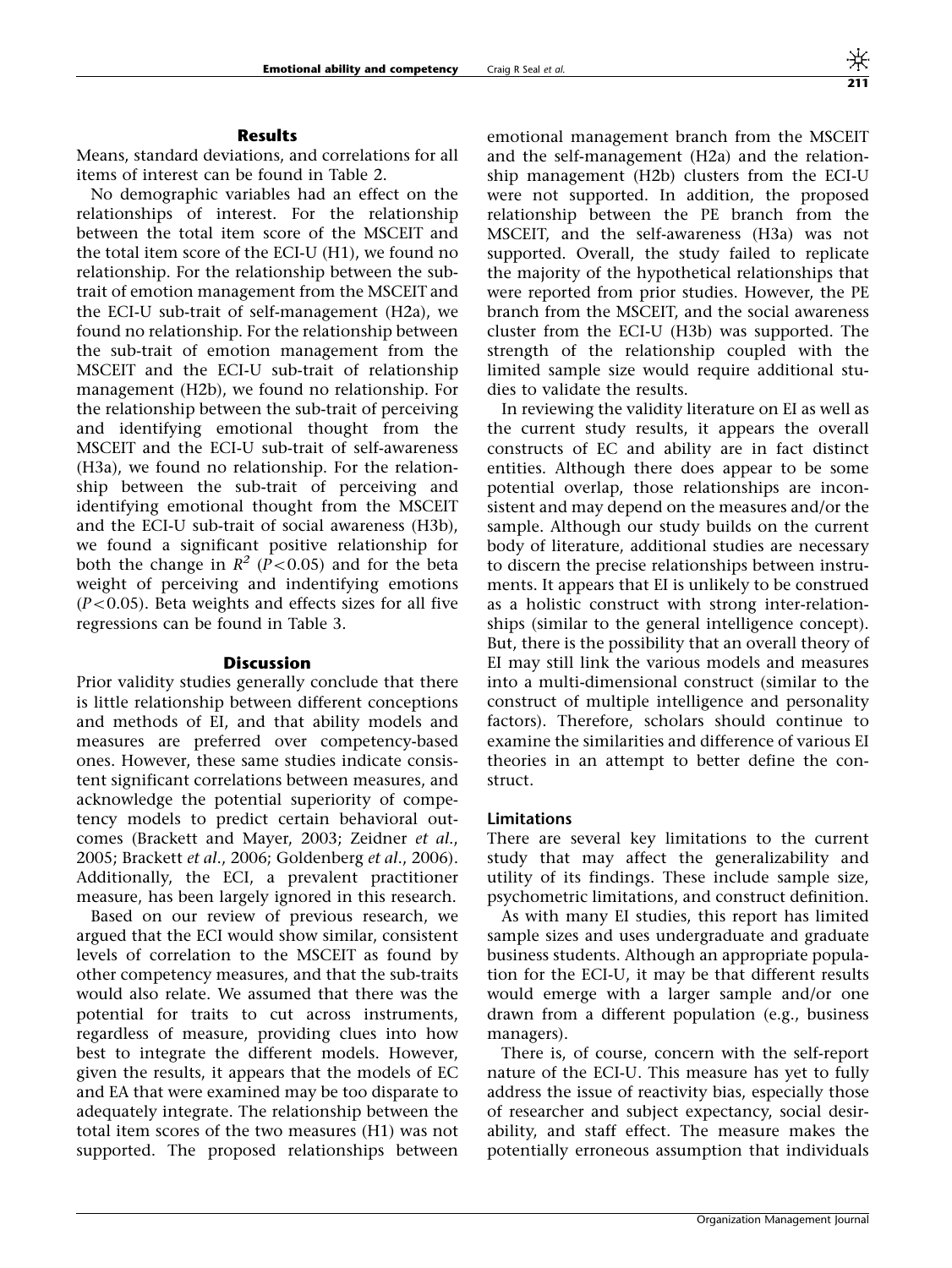| Table 2 Correlations, means and standard deviations                                                              |              |             |               |   |   |   |                                           |                                                                                                |                                         |                                                                     |                |                                                                |                    |                             |  |
|------------------------------------------------------------------------------------------------------------------|--------------|-------------|---------------|---|---|---|-------------------------------------------|------------------------------------------------------------------------------------------------|-----------------------------------------|---------------------------------------------------------------------|----------------|----------------------------------------------------------------|--------------------|-----------------------------|--|
|                                                                                                                  | Mean         | $\beta$     | 2             | Z | 4 | 5 | ৩                                         |                                                                                                | ∞                                       | ٥                                                                   | $\overline{c}$ |                                                                | $\overline{12}$    | $\frac{13}{2}$              |  |
| . Emotional ability (MSCEIT)                                                                                     |              | 93.60 16.84 |               |   |   |   |                                           |                                                                                                |                                         |                                                                     |                |                                                                |                    |                             |  |
| 2. Perceiving emotions                                                                                           | 94.79        | 15.46       |               |   |   |   |                                           |                                                                                                |                                         |                                                                     |                |                                                                |                    |                             |  |
| 3. Facilitating thought                                                                                          | 99.11        | 21.93       |               |   |   |   |                                           |                                                                                                |                                         |                                                                     |                |                                                                |                    |                             |  |
| 4. Understanding emotions                                                                                        | 00.72        | 19.09       |               |   |   |   |                                           |                                                                                                |                                         |                                                                     |                |                                                                |                    |                             |  |
| 5. Emotional management                                                                                          | 96.95        | 18.37       |               |   |   |   |                                           |                                                                                                |                                         |                                                                     |                |                                                                |                    |                             |  |
| 6. Emotional Competency (ECI-U)                                                                                  | 242.37 20.39 |             |               |   |   |   |                                           |                                                                                                |                                         |                                                                     |                |                                                                |                    |                             |  |
| 7. Self-Awareness                                                                                                | 36.56        | 3.46        |               |   |   |   | 00<br>074*****<br>088702020<br>0000000000 |                                                                                                |                                         |                                                                     |                |                                                                |                    |                             |  |
| 8. Self-management                                                                                               | 79.14        | 7.16        |               |   |   |   |                                           |                                                                                                |                                         |                                                                     |                |                                                                |                    |                             |  |
| 9. Social-awareness                                                                                              | 36.47        | 3.70        |               |   |   |   |                                           |                                                                                                |                                         |                                                                     |                |                                                                |                    |                             |  |
| 10. Relationship management                                                                                      | 90.21        | 10.01       |               |   |   |   |                                           |                                                                                                |                                         |                                                                     |                |                                                                |                    |                             |  |
| 11. Education level                                                                                              | 1.42         | 0.49        |               |   |   |   |                                           |                                                                                                |                                         |                                                                     |                |                                                                |                    |                             |  |
| 12. Age                                                                                                          | 22.3         | 4.97        |               |   |   |   |                                           |                                                                                                |                                         |                                                                     | 0013800        |                                                                |                    |                             |  |
| 13. Gender                                                                                                       | 1.41         | 0.49        |               |   |   |   |                                           |                                                                                                |                                         |                                                                     |                |                                                                | $-0.05$<br>$-0.07$ |                             |  |
| 14. Race                                                                                                         | 1.29         | 0.46        |               |   |   |   |                                           | $1.00$<br>$-0.54$<br>$-0.59$<br>$-0.59$<br>$-0.59$<br>$-0.59$<br>$-0.59$<br>$-0.59$<br>$-0.59$ | 0<br>04400 N<br>0460 N N N<br>00000 P O | $-0.06$<br>$-0.068$<br>$-0.068$<br>$-0.067$<br>$-0.067$<br>$-0.067$ |                | $\begin{array}{c} 1.00 \\ 0.89** \\ 0.04 \\ 0.21* \end{array}$ |                    | 1.00<br>$\frac{0.06}{0.06}$ |  |
| Notes:                                                                                                           |              |             |               |   |   |   |                                           |                                                                                                |                                         |                                                                     |                |                                                                |                    |                             |  |
| Education level is dummy coded for 1=undergraduate and<br>Gender is dummy coded for $1$ = male and $2$ = female. |              |             | 2=MBA student |   |   |   |                                           |                                                                                                |                                         |                                                                     |                |                                                                |                    |                             |  |

**Emotional ability and competency** Craig R Seal et al.

Race is dummy coded for 1

Age is in years.

in years.

N

 $=136; *P<0.05; *P<0.01$ .

\* $P < 0.05$ ; \*\* $P < 0.01$ 

 $=$ white and 2

Race is dummy coded for 1=white and 2=non-white.

=non-white.

(both in their own ratings and the ratings of others) have sufficient self and other awareness to respond accurately.

The MSCEIT, which makes the claim to be an actual ability measure, has drawn criticism regarding the assumption that certain answers are in fact correct and related to EI. The MSCEIT is based upon consensus criteria, meaning the ''test taker receives credit for endorsing the emotions that the group endorses'' (Mayer et al., 2000: 327). One is left questioning whether majority agreement and correctness is in fact the same thing. As argued by Hedlund and Sternberg (2000), ''there is no resolution, regardless of the approach, of the question of whether social intelligence can be separated psychometrically from abstract, academic intelligence'' (139). EI researchers must continue to refine their instruments in response to these psychometric limitations.

Finally, there is legitimate concern regarding the multitude of definitions, models, and measures of EI. In effect, what one model may view as an emotionally intelligent person may be contrary to the view of a different model. Even if the domain issue can be resolved, there are still questions as to the elusive nature of the theory in question. Researchers have attempted to refine the various conceptions of social intelligence for a number of years with limited success.

#### Conclusion

Emotional Intelligence (EI) is popular because it strongly resonates with scholars, practitioners, and the general public. However, in order to secure EI's position within organizational studies, continued conceptual and empirical research is needed to establish an agreed content of domain, a more definitive theory, and clearer boundaries between what EI is and, perhaps more importantly, what it is not. In that regard, EI is not unique in being a nebulous construct, one that is difficult to accurately define and measure, but which remains a critical concept to human behavior. After all, it is quite plausible that while there is a concept of EI that has an impact on a person's ability to succeed in school, work, and life, current approaches may not be adequate to fully explore, justify, refine, and measure the construct.

Although the current study did not confirm the majority of the proposed hypothetical relationships between measures, it does provide additional evidence regarding the relationships between EA and EC. Specifically, it demonstrates that EI is not a unitary construct (similar to g-factor for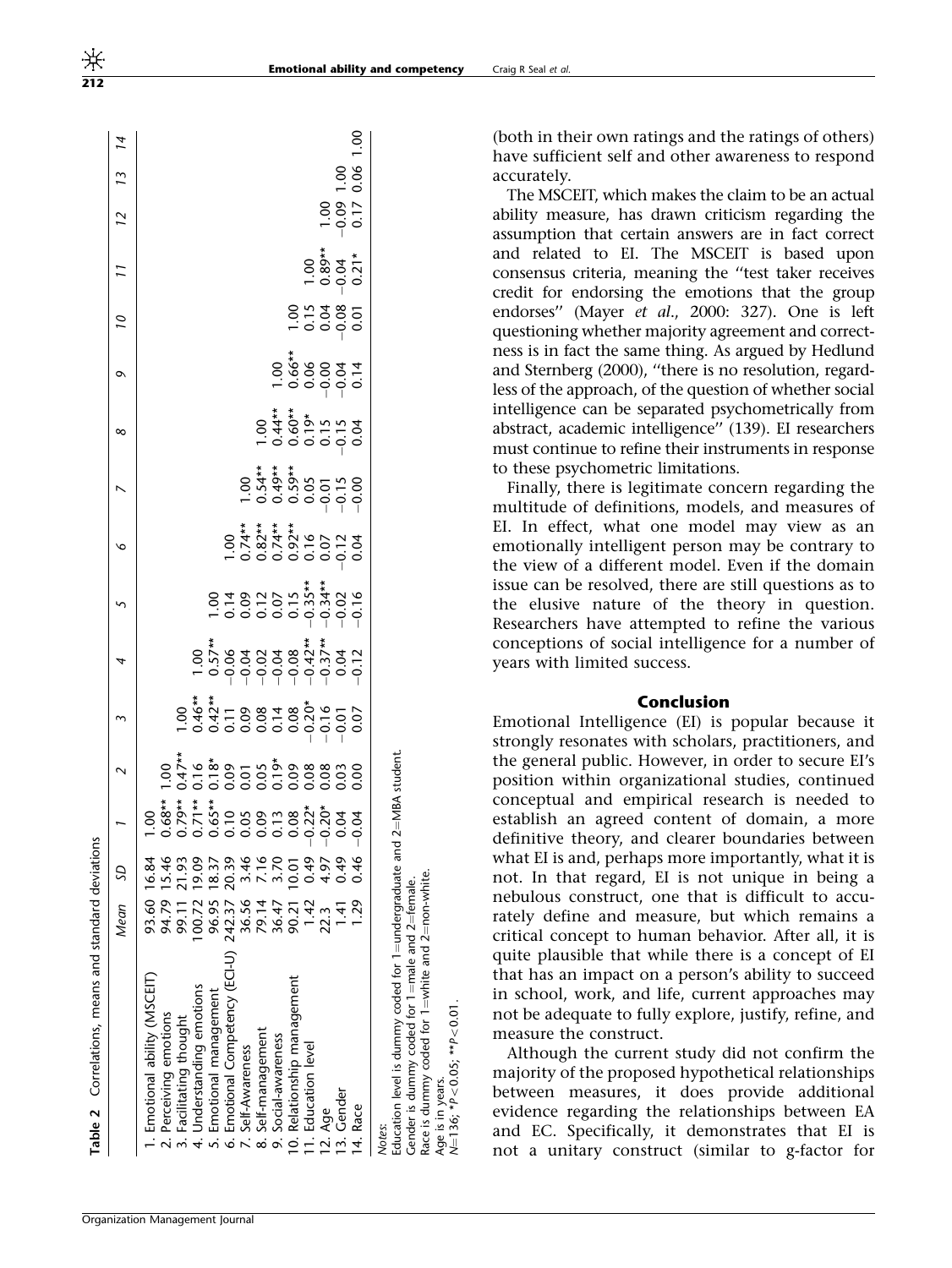| Dependent variable        |       | $ECI-U$<br>overall |       | Self-management<br>sub-trait<br>of ECI-U |       | Relationship<br>management<br>sub-trait of<br>$ECI-U$ |           | Self-awareness<br>sub-trait of<br>ECI-U |       | Social<br>awareness<br>sub-trait of<br>ECI-U |
|---------------------------|-------|--------------------|-------|------------------------------------------|-------|-------------------------------------------------------|-----------|-----------------------------------------|-------|----------------------------------------------|
|                           | $R^2$ | <b>Beta</b>        | $R^2$ | <b>Beta</b>                              | $R^2$ | <b>Beta</b>                                           | $R^2$     | <b>Beta</b>                             | $R^2$ | Beta                                         |
| Step 1: Control variables | 0.04  |                    | 0.06  |                                          | 0.03  |                                                       | 0.05      |                                         | 0.03  |                                              |
| <b>Education level</b>    |       | 0.12               |       | 0.03                                     |       | 0.13                                                  |           | 0.19                                    |       | 0.46                                         |
| Aqe                       |       | 0.02               |       | 0.18                                     |       | 0.02                                                  |           | $-0.10$                                 |       | 0.46                                         |
| Gender                    |       | $-0.16$            |       | $-0.17$                                  |       | $-0.10$                                               |           | $-0.17$                                 |       | 0.35                                         |
| Race                      |       | 0.04               |       | 0.04                                     |       | 0.03                                                  |           | 0.01                                    |       | 0.14                                         |
| Step 2:                   | 0.05  |                    | 0.08  |                                          | 0.05  |                                                       | 0.05      |                                         | 0.06  |                                              |
| Independent variable      | EA    | 0.11               | EM    | 0.19                                     | EM    | 0.18                                                  | <b>PE</b> | $-0.01$                                 | PE    | $0.19*$                                      |

#### Table 3 Regression models of hypothesized relationships

Notes:

EA=MSCEIT overall; EM=Emotional management sub-trait of MSCEIT; PE=Perceiving emotions sub-trait of MSCEIT.

Beta weights are for final regression model.

\*P<0.05 (F value for the  $R^2$  change between Social Awareness and Perceiving Emotions is 4.04); all other effects are non-significant, including changes in  $R^2$  from Step 1 to Step 2 with the exception of the change from Step 1 to Step 2 of Perceiving Emotions on Social Awareness (P<0.05).

intelligence), suggesting that future studies should focus on whether EI is a multi-dimensional construct (similar perhaps to personality factors or multiple intelligences) or distinct disparate constructs (similar to the differences between personality and general intelligence).

Given the current state of affairs, an ongoing theoretical and empirical dialogue that better defines models, measures, and their interrelationships is needed. It is especially important for those working within the EA and EC traditions to see their attendant intellectual and methodological commitments as complementary as opposed to competing. To do so, future studies should consider EI as both ability and a constellation of behaviors, and measures with a combination of knowledge, reasoning, self-report, and other-report; to provide a more holistic and encompassing examination that would foundationally contribute to unlocking the construct's potential.

#### References

- Bar-On, R. (1985). The development of an operational concept of psychological wellbeing. Unpublished Doctoral Dissertation, Rhodes University, South Africa.
- Bar-On, R. (1997). The emotional quotient inventory (EQ-i): A test of emotional intelligence. Toronto, Canada: Multi-Health Systems.
- Boyatzis, R.E. (1982). The competent manager: A model for effective performance. NY: John Wiley & Sons.
- Boyatzis, R.E. & Goleman, D. (2001). The emotional competency inventory-university edition (ECI-U). Boston, MA: The Hay Group.
- Boyatzis, R.E. & Sala, F. (2004). The emotional competency inventory (Hauppauge, NY: ECI). In: G. Geher (Ed) Measuring Emotional Intelligence. Nova Science Publishers, Inc, pp. 147–180.
- Boyatzis, R.E., Goleman, D. & Rhee, K.S. (2000). Clustering competence in emotional intelligence: Insights from the emotional competence inventory. In R. Bar-On and J. Parker (Eds), The Handbook of Emotional Intelligence: Theory, Development, Assessment, and Application at Home, School, and in the Workplace, 343–362. San Francisco, CA: Jossey-Bass Inc.
- Brackett, M.A. & Mayer, J.D. (2001). Comparing measures of emotional intelligence. Paper presented at the Third Positive Psychology Summit, Washington, DC.
- Brackett, M.A. & Mayer, J.D. (2003). Convergent, discriminant, and incremental validity of competing measures of emotional intelligence. Personality and Social Psychology Bulletin, 29(9): 1147–1158.
- Brackett, M.A., Rivers, S.E., Shiffman, S., Lerner, N. & Salovey, P. (2006). Relating emotional abilities to social functioning: A comparison of self-report and performance measures of emotional intelligence. Journal of Personality and Social Psychology, 91(4): 780-795.
- Conte, J.M. (2005). A review and critique of emotional intelligence measures. Journal of Organizational Behavior, 26: 433–440.
- Gardner, H. (1983). Frames of mind: The theory of multiple intelligences. New York, NY: Basic Books.
- Goldenberg, I., Matheson, K. & Mantler, J. (2006). The assessment of emotional intelligence: A comparison of performance-based and self-report methodologies. Journal of Personality Assessment, 86(1): 33–45.
- Goleman, D. (1995). Emotional intelligence: Why it can matter more than IQ. New York, NY: Bantam Books.
- Goleman, D. (1998). Working with emotional intelligence. New York: Bantam.
- Hay/McBer (1996). Generic competency dictionary. Boston: McBer & Company.